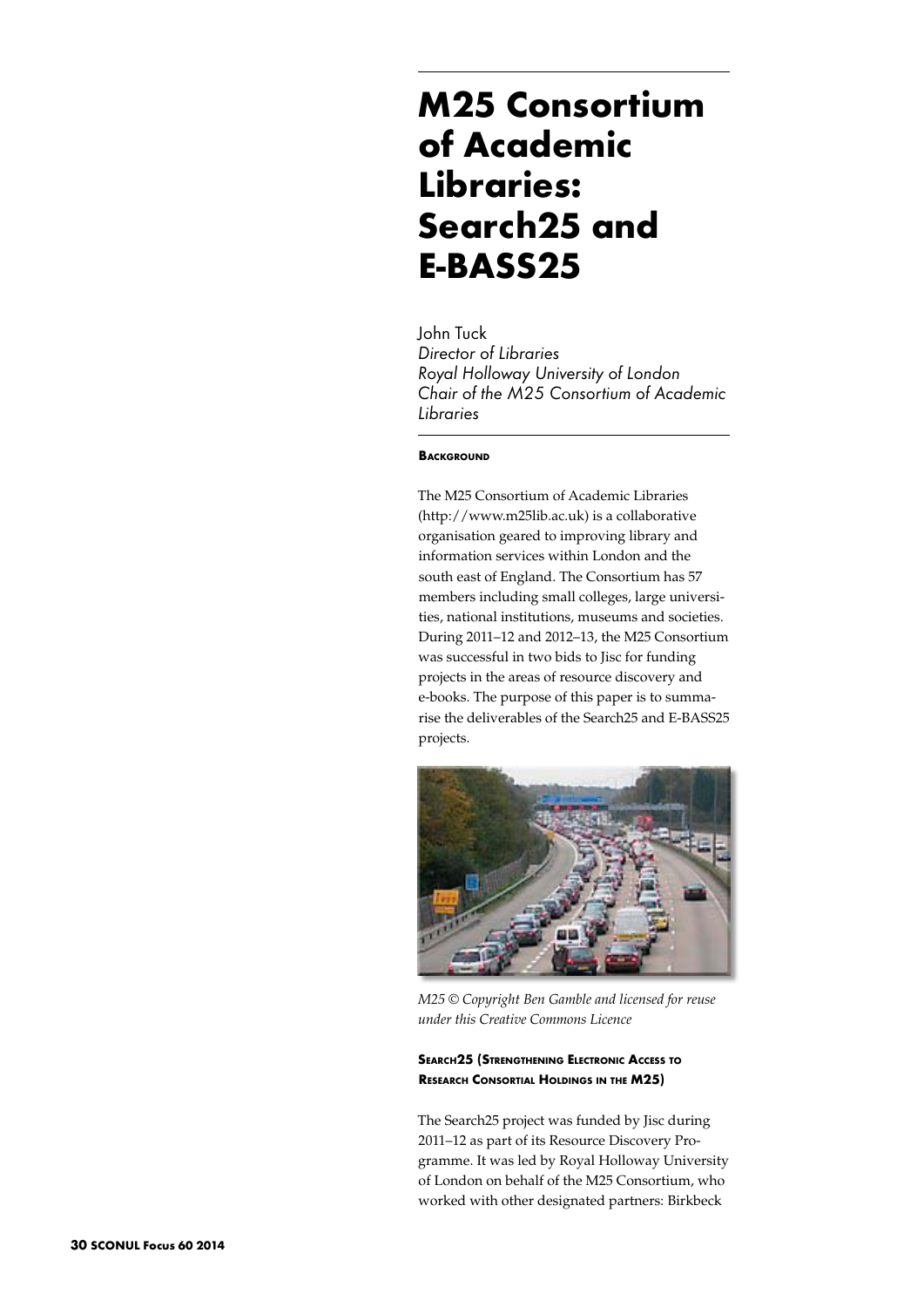College, University of London; the British Library for Development Studies; the Institute of Development Studies at the University of Sussex; the Central School of Speech and Drama, University of London; and the London School of Hygiene and Tropical Medicine. SERO Consulting was a commercial partner. The University of Sheffield Information School was engaged as a partner with a specific brief around quality assurance, usability and evaluation. The project ran from November 2011 until August 2012. Overall costs were about £130,000, of which Jisc provided £107,000. All deliverables were ready by September 2012, when the new Search25 service was launched.



*The Search25 team; left to right standing Graham Seaman, John Gilby, John Tuck; front James Riding, Amy Warner* 

#### *What is Search25 and who is it for?*

Search25 has been described succinctly by Paul Clough and Paula Goodale (University of Sheffield) as 'a virtual union OPAC (online public access catalogue) which is capable of retrieving records from the individual OPACs of member institutions of the Consortium. In terms of users, these vary from undergraduate and postgraduate students, to academics and research staff, and library professionals, with varying degrees of subject, domain and search expertise, information needs and patterns of search behaviour.'

The best means of seeing how the service works is to view the three-minute video that was produced as part of the project and which shows Search25 in action (see < http://www.search25.ac.uk > and click on the film box). The service encapsulates the concept of library-hopping, whereby library users can identify an item they need in another library; then, by activating the user options section of the service, they can identify whether they are eligible to use the library that has the required item – and then they go and get it. The libraryhopping concept is particularly valuable in central London where so many M25 Consortium libraries are in close proximity.

## *Search25: Personal view*

The Search25 experience has been described in a more personal way by a user, the project's communications officer, James Riding, who was responsible for the film and tested the service in connection with his own research.

> I have been meaning to read Campo santo by W. G. Sebald for a number of years. On Wednesday I had the opportunity to get my hands on the book... The prose section – a series of excursions about Corsica at the beginning of the book – especially seemed to speak to my own work over the past few years... There was a reason for finally being able to borrow the book – the recently compiled library information that has now been inserted into the Search25 prototype. I found browsing Search25 remarkably intuitive... Enabling me to search for all of Sebald's works held at libraries across London and the south east of England. I found it extremely useful for doing a literature search, even finding things I had not come across before. Campo santo was available at a number of M25 institutions, the most convenient being University College London. I set out in the afternoon towards UCL, with the location of the book, its availability and status to hand.

The book was there!

#### *Search25: Other deliverables*

The project set out to achieve much more than to meet the service need described above. It demonstrated the successful use of open-source software products Xerxes and Pazpar2 to create the new service and to provide a platform for future development. Pazpar2 is the system core: the search engine, aggregator, and matching and merging processor; Xerxes is the system framework: the user interface, query definition and results display.

The project delivered the Search25 Licensing Report, produced by SERO Consulting Ltd (see http://search.inform25.ac.uk/blog/). The report is based on work undertaken to ascertain relevance, potential and appetite for the open licensing of bibliographic metadata through the service. Although data in the Search25 context can be defined as small 'releases of data', this work nevertheless represents an important step in the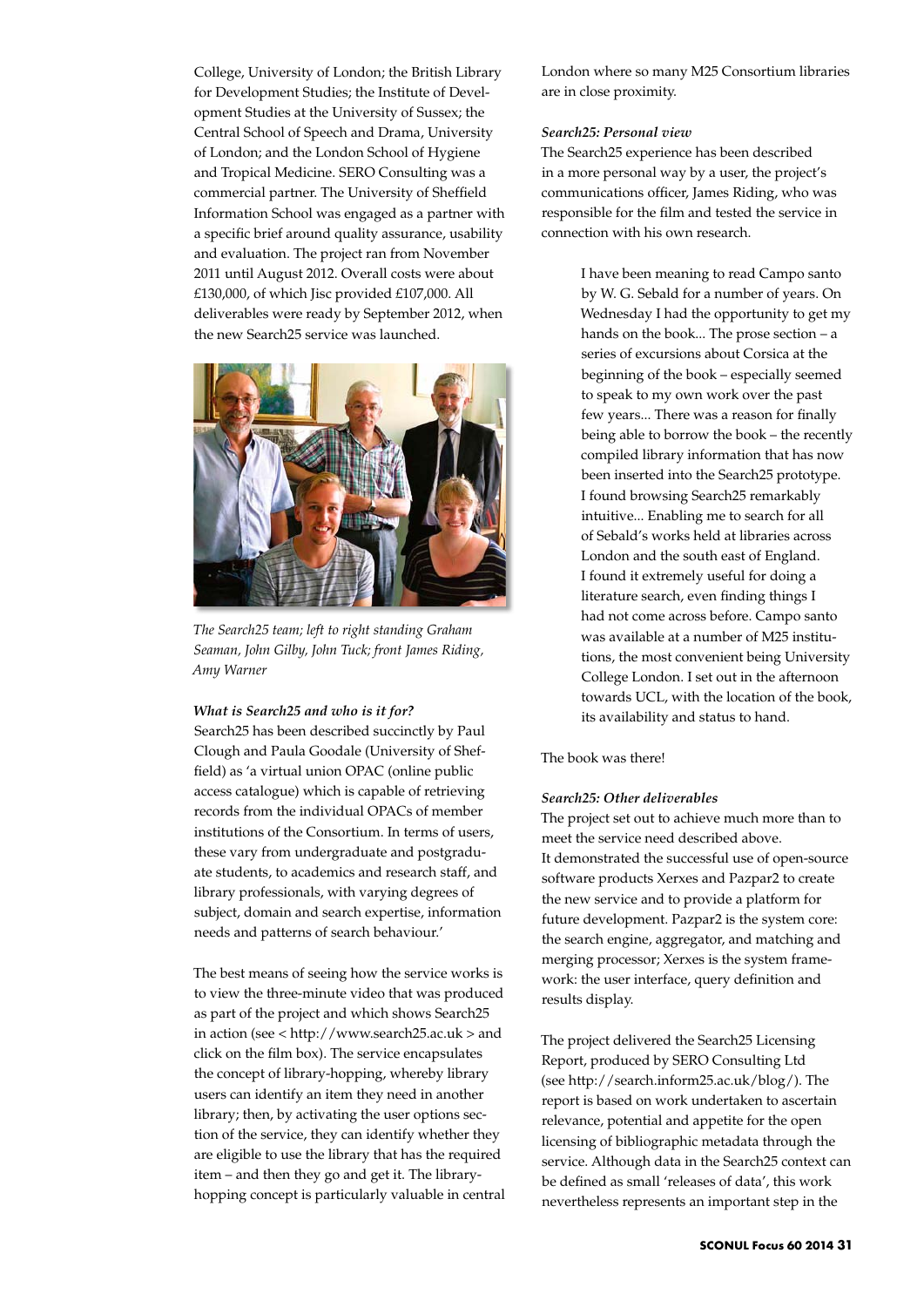

#### *Search25 screenshot*

open metadata journey and opens up the possibility for the Consortium to facilitate the adoption of open licensing by member libraries.

An analysis of user expectations of the new service has been provided through a report produced by Paul Clough and Paula Goodale from the University of Sheffield Information School (http://search.inform25.ac.uk/blog/wp-content/ uploads/2012/10/Search25EvaluationReportFinal.pdf). Paul and Paula have written extensively in the area of search system evaluation, and through focus groups at the outset of the project they were able to identify a number of suitable criteria for evaluating the Search25 system once it was fully implemented. These were developed into user scenarios, which are described in the report; for instance, a student or other patron contacts the library reference desk because they cannot find a particular item they need for their study.

An application programming interface (API) for M25 library data has been developed and has potential for re-use by other services. Search25 includes a database with large amounts of information about individual libraries belong-

ing to institutions within the M25 Consortium. These data have been made available to external applications needing information about academic libraries in the south east of England through the API, which enables real-time queries. Search25 itself uses the API for its library information.

### *Sustaining the service*

The M25 Consortium's Steering Group and Support Team, making use of the well-established structure of the Consortium itself, will ensure that appropriate support and maintenance mechanisms are in place. To inform decision-making and prioritisation for the future, an M25 Online Services Group, reporting to the Consortium's Steering Group, has been set up.

# **E-BASS25 (E-books acquisition as a shared service in the M25)**

In 2011 the M25 Consortium, together with MLAG (Museum Librarians and Archivists Group), carried out a survey of members, around their experiences with e-books, the business models they were using and whether there was an interest in or appetite for a cost-effective collaborative approach to e-books acquisition. The answers